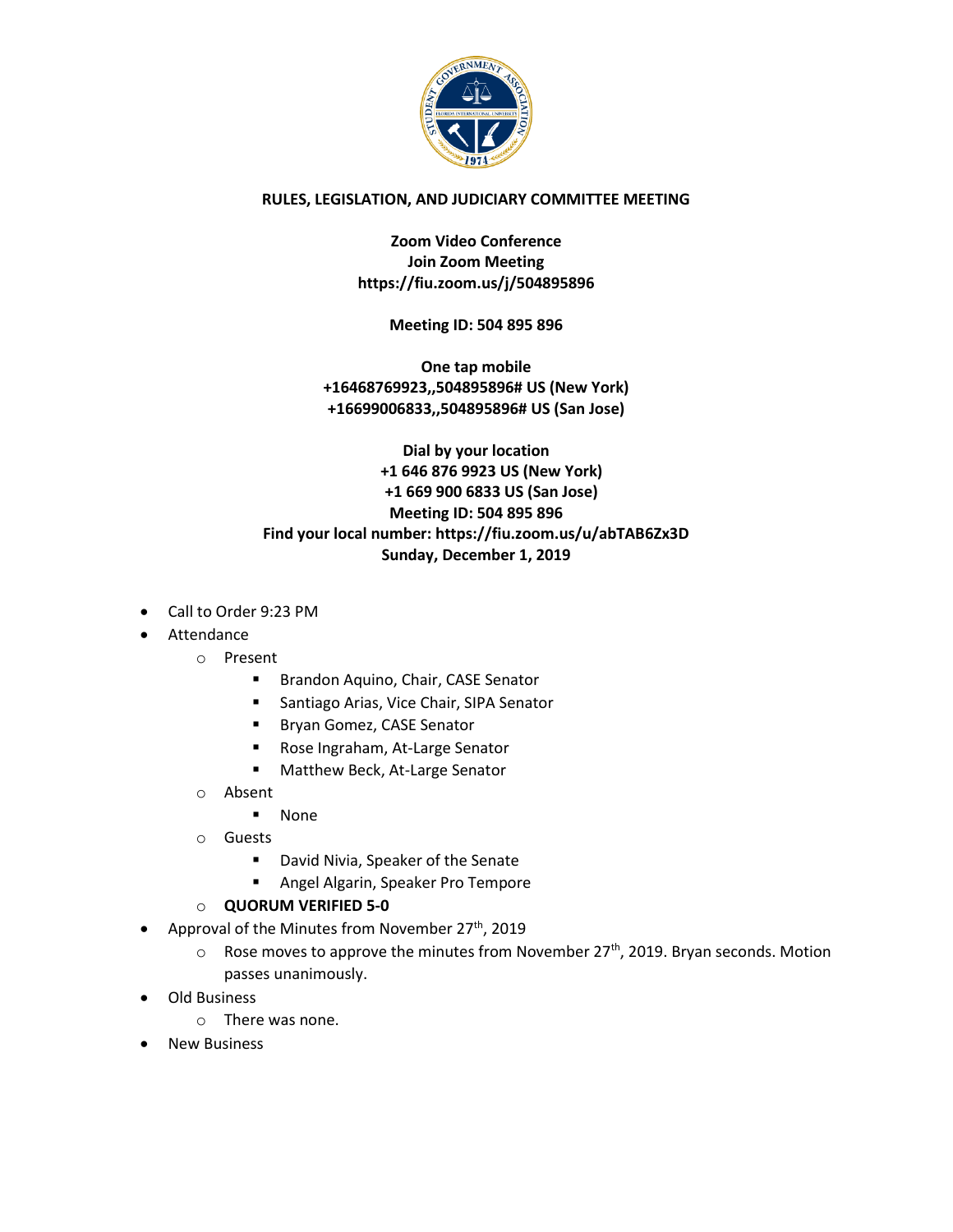

- o SA3608—AN APPROPRIATION TO ALLOCATE \$120.00 FROM THE LEGISLATIVE LINE ITEM TO CARTA DELEGATION FOR A COLLEGE OF COMMUNICATION, ARCHITECTURE + THE ARTS EVENT CALLED "FINALS COFFEE BREAK"
	- Legislation Assigned Index Number SA3608.
	- Reading Period
	- Discussion Period
	- Voting Period
	- Rose moves to vote on the approval of SA3608. Beck seconds. Motions passes unanimously.
		- Santiago N
		- Bryan N
		- Rose Y
		- Matt N
		- Brandon N
		- 1-4. SA3608 fails.
- o UB3603 Apportionment Act
	- Legislation Assigned Index Number UB3603
	- Reading Period
	- **■** Discussion Period
	- Rose moves to vote on the approval of UB3603, Bryan seconds. Motion passes unanimously.
		- Rose Y
		- Santiago Y
		- Matt Y
		- Bryan Y
		- Brandon Abstain.
			- o "This is my bill."
		- 4-0-1. UB3603 approved and referred to the Senate.
- o SB3607 JUDICIAL REFORM ACT
	- Legislation Assigned Index Number SB3607
	- Reading Period
	- **■** Discussion Period
	- Rose moves to approve SB3607. Bryan seconds the motion. Motion passes unanimously.
		- Rose Y
		- Bryan Y
		- Santiago Y
		- Matt Y
		- Brandon Abstain
			- o "This is my bill."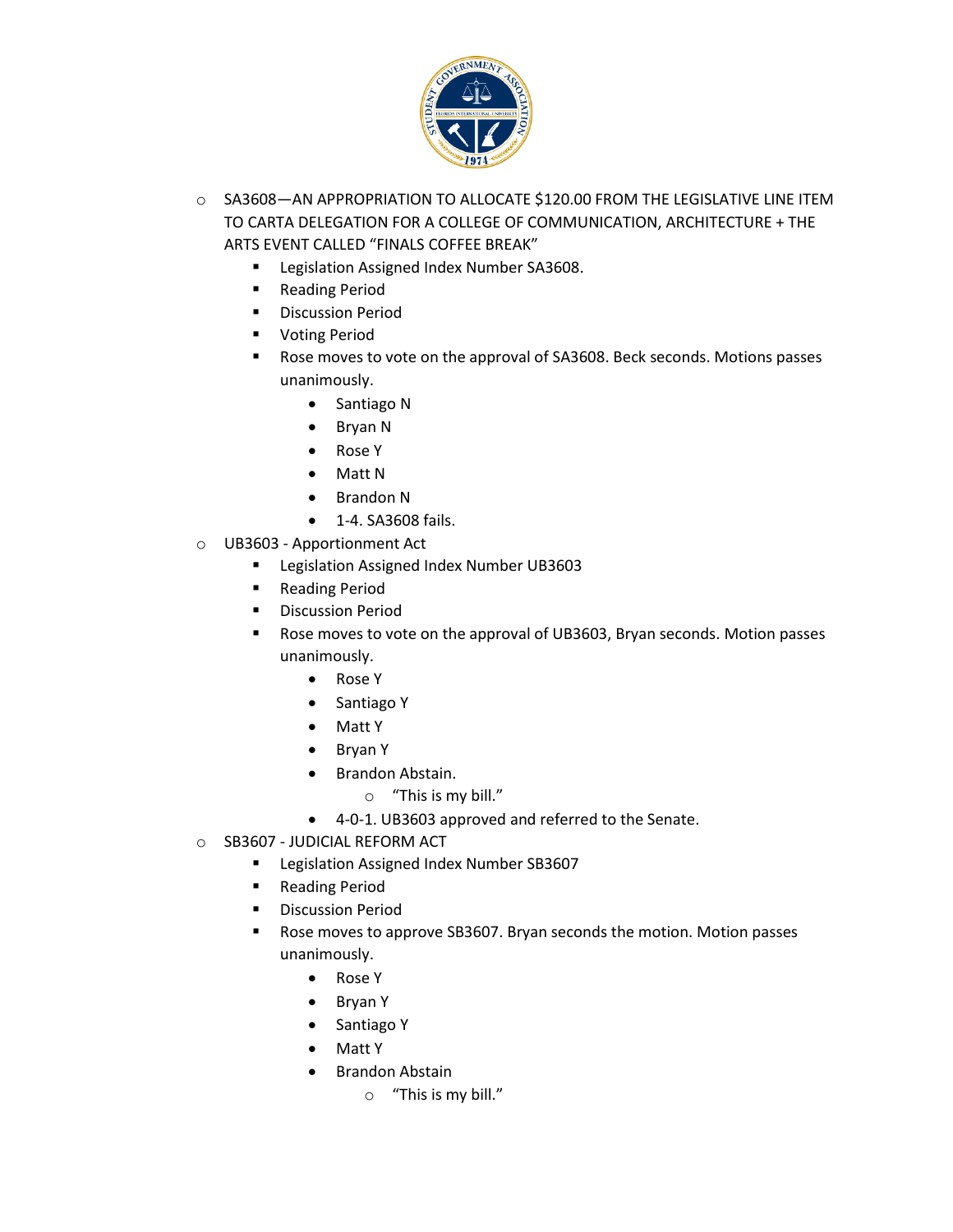

- 4-0. SB3607 approved and referred to the Senate.
- o SB3608 A BILL TO MAKE THE SGC MMC COMPTROLLER ELECTED RATHER THAN APPOINTED
	- Legislation Assigned Index Number SB3608
	- Reading Period
	- **■** Discussion Period
	- Matthew moves to approve SB3608. Rose seconds. Motion passes unanimously.
		- Rose Y
		- Matt Y
		- Bryan Y
		- Brandon Y
		- Santiago Y
	- 4-0. SB3608 is approved and referred to the Senate.
- o SR3608 SIPA TOWNHALL RESOLUTION
	- Legislation Assigned Index Number SR3608
	- Reading Period
	- Bryan moves to table SR3608. Rose seconds the motion. Motion passes unanimously.
- o SR3609 Straw Resolution
	- Reading Period
	- Discussion Period
	- Rose moves to refer SR3609 back to author with appended edits. Beck seconds. Motion passes unanimously.
- o Santiago moves to take SR3608 from the table. Bryan seconds the motion. Motion passes unanimously.
- o SR3608 SIPA TOWN HALL RESOLUTION
	- Reading Period
	- **■** Discussion Period
	- Santiago moves to vote on SR3608. Beck seconds. Motion passes unanimously.
		- Rose N
		- Bryan Y
		- Santiago Absent
		- Matthew Y
		- Brandon Y
	- 3-1, SR3608 is approved and referred to the Senate.
- o SA3609 Business Appropriation
	- Legislation Assigned Index Number SA3609
	- Reading Period
	- Discussion Period